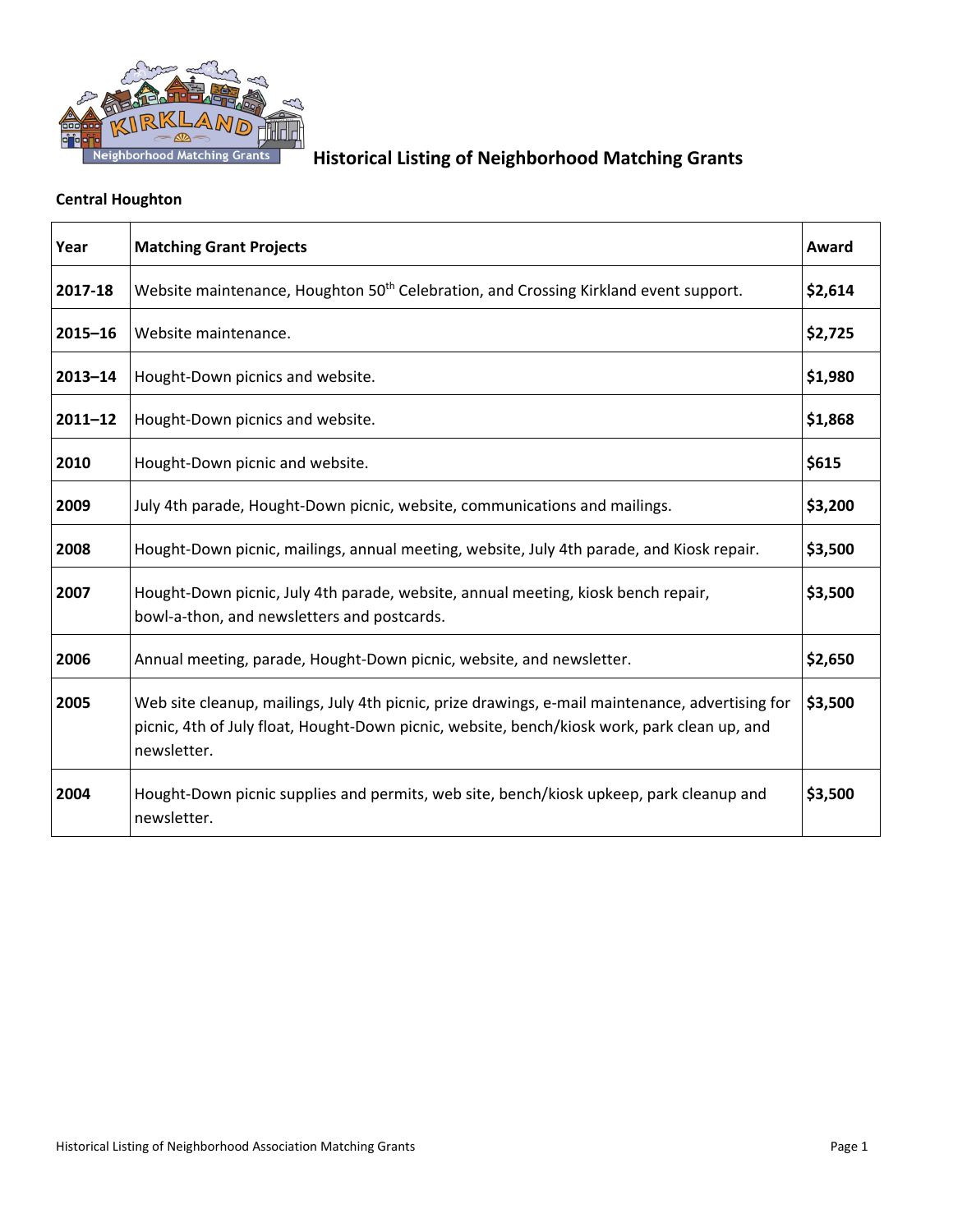

#### **Everest**

| Year        | <b>Matching Grant Projects</b>                                                                                                                                                           | Award   |
|-------------|------------------------------------------------------------------------------------------------------------------------------------------------------------------------------------------|---------|
| 2017-18     | Annual picnics, neighborhood newsletters, gardens at neighborhood signs, website and<br>sidewalk art.                                                                                    | \$2,049 |
| $2015 - 16$ | Annual picnics, neighborhood newsletters, gardens at neighborhood signs, and miscellaneous<br>projects.                                                                                  | \$2,044 |
| $2013 - 14$ | Neighborhood picnics, newsletter, planter, website, holiday family, and curb painting.                                                                                                   | \$1,516 |
| $2011 - 12$ | Neighborhood picnics, picnic banner, newsletter, website, holiday family, and kiosk repair.                                                                                              | \$1,476 |
| 2010        | Neighborhood picnic, newsletter, and website.                                                                                                                                            | \$358   |
| 2008        | Post card campaign, newsletter, picnic banner, planting at Everest Sign, path improvements<br>behind park, miscellaneous.                                                                | \$3,500 |
| 2007        | Printing newsletters and flyers, enclosure with rain barrel, neighborhood meeting signs, path<br>improvement behind park, neighborhood picnic; and replace plants by neighborhood signs. | \$3,040 |
| 2005        | Gazebo barbeques, website, planters at sign, picnic, newsletters, trash pickup, and<br>miscellaneous.                                                                                    | \$3,500 |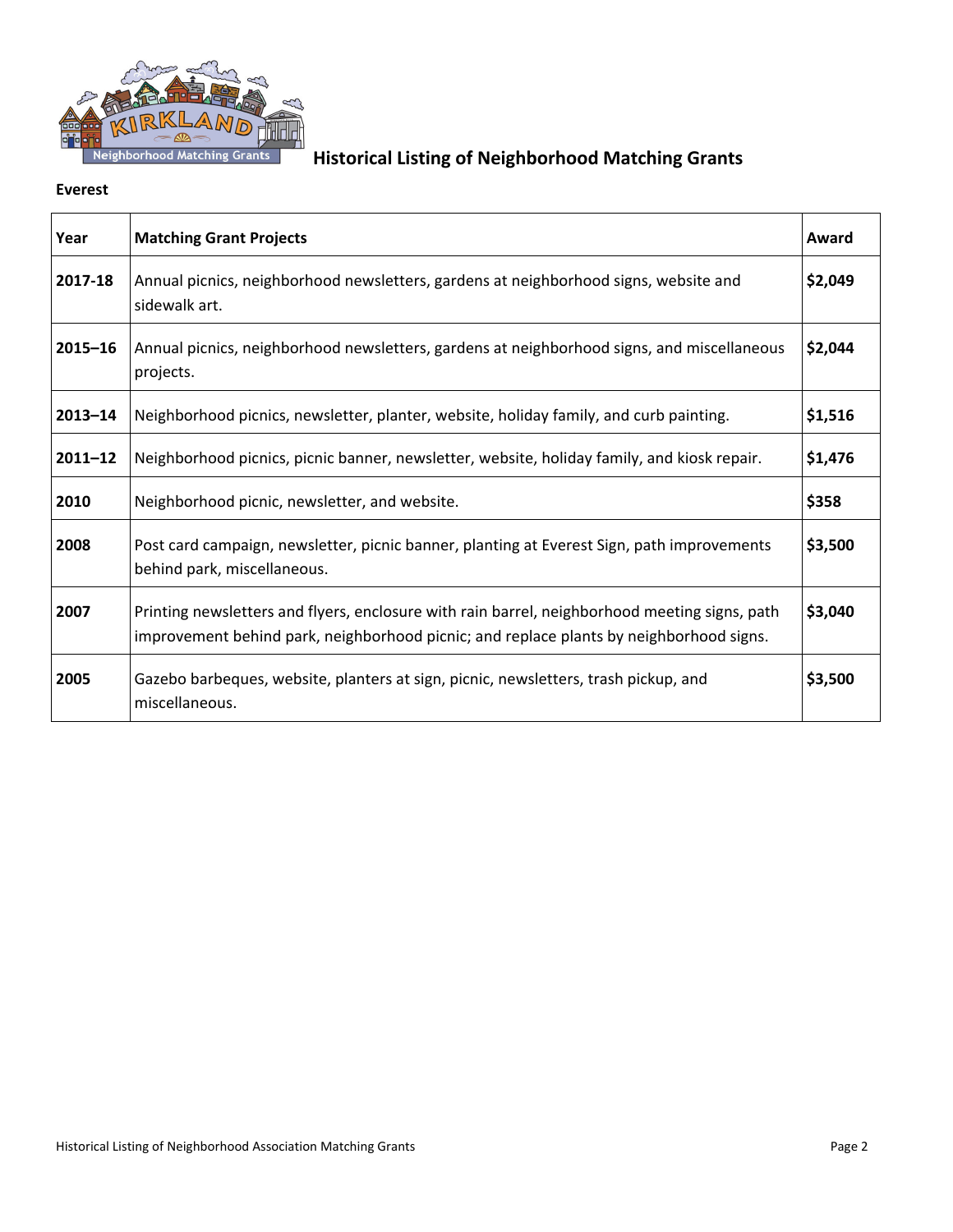

### **Evergreen Hill (representing the Kingsgate and greater northeast area)**

| Year        | <b>Matching Grant Projects</b>                                                                             | Award   |
|-------------|------------------------------------------------------------------------------------------------------------|---------|
| 2017-18     | Neighborhood maintenance and operations, Crossing Kirkland sponsorship.                                    | \$4,746 |
| 2015-16     | No projects submitted.                                                                                     | \$4,733 |
| $2013 - 14$ | Meeting space, administration, signs, picnics, crosswalk enhancements, park projects,<br>and CKC adoption. | \$3,720 |
| $2011 - 12$ | Meeting space, administration, crosswalk safety, 132 Square picnic shelter.                                | \$1,667 |

### **Finn Hill Neighborhood Alliance**

| Year        | <b>Matching Grant Projects</b>                                  | Award   |
|-------------|-----------------------------------------------------------------|---------|
| 2017-18     | Dennyfest neighborhood picnics and neighborhood communications. | \$5,693 |
| $2015 - 16$ | Dennyfest neighborhood picnics and neighborhood communications. | \$5,724 |
| 2013-14     | Dennyfest neighborhood picnics.                                 | \$4,469 |
| $2011 - 12$ | Dennyfest neighborhood picnics.                                 | \$2,592 |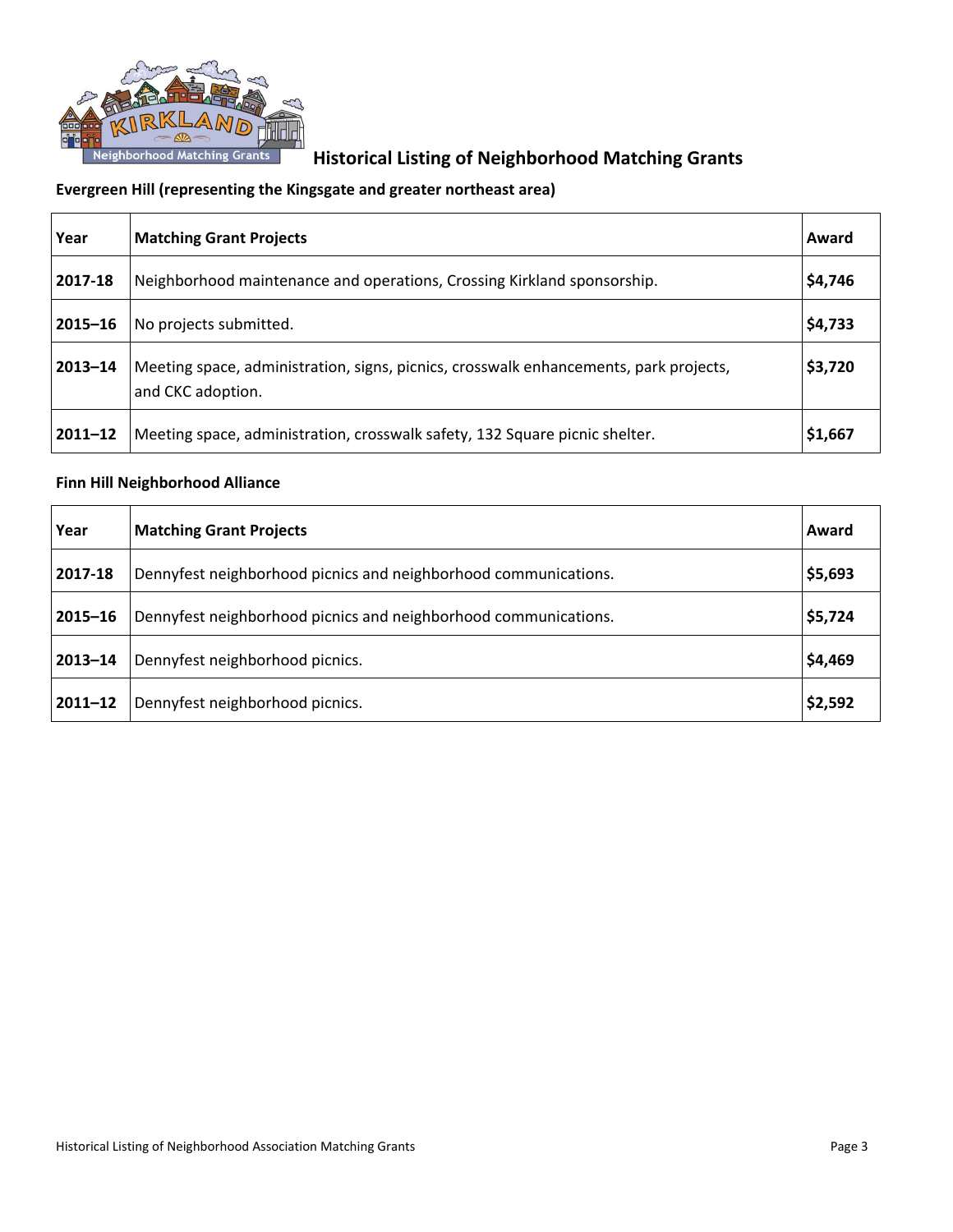

### **Highlands**

| Year        | <b>Matching Grant Projects</b>                                                                                                                                                                                                                    | Award   |
|-------------|---------------------------------------------------------------------------------------------------------------------------------------------------------------------------------------------------------------------------------------------------|---------|
| 2017-18     | Neighborhood maintenance and operations, egg hunts, and neighborhood annual picnics.                                                                                                                                                              | \$2,396 |
| $2015 - 16$ | Neighborhood maintenance and operations, egg hunts, and neighborhood annual picnics.                                                                                                                                                              | \$2,401 |
| $2013 - 14$ | Cotton Hill Park restoration, maintenance and operations, egg hunt, and neighborhood picnics.                                                                                                                                                     | \$1,798 |
| $2011 - 12$ | Cotton Hill Park restoration, maintenance and operations, egg hunt, and neighborhood picnics.                                                                                                                                                     | \$1,699 |
| 2010        | Neighborhood picnic, egg hunt, operations, and Cotton Hill Park restoration.                                                                                                                                                                      | \$615   |
| 2009        | Communication and operations, neighborhood picnic, Easter egg hunt, Cotton Hill restoration,<br>rebuild Forbes Creek stairs, and NE 85 <sup>th</sup> off ramp beautification.                                                                     | \$3,500 |
| 2008        | Picnic, egg hunt, communications, Cotton Hill Park Trail and forest restoration.                                                                                                                                                                  | \$3,500 |
| 2007        | Web Page, Beach cleanup, parade, picnic, holiday events, and signage.                                                                                                                                                                             | \$3,500 |
| 2006        | Sidewalk project, Highlands Park basketball backstop, Cedar View Park Play equipment,<br>Highlands Neighborhood entrance beautification, spring celebration and picnic, and<br>communications.                                                    | \$3,500 |
| 2006        | 112th Sidewalk project. (Special Grant)                                                                                                                                                                                                           | \$2,000 |
| 2005        | Sidewalk Project, website, and communications. (Special Grant)                                                                                                                                                                                    | \$2,000 |
| 2005        | Egg hunt and picnic supplies, food drive, planting project, and sidewalk project.                                                                                                                                                                 | \$3,500 |
| 2004        | Sidewalk project, beautification projects, sign entrance beautification, Spinney Park end of<br>100th Street and I405 overpass planting, spring celebration, neighborhood picnic, blackberry<br>cleanup at Spinney Park, web site and newsletter. | \$3,500 |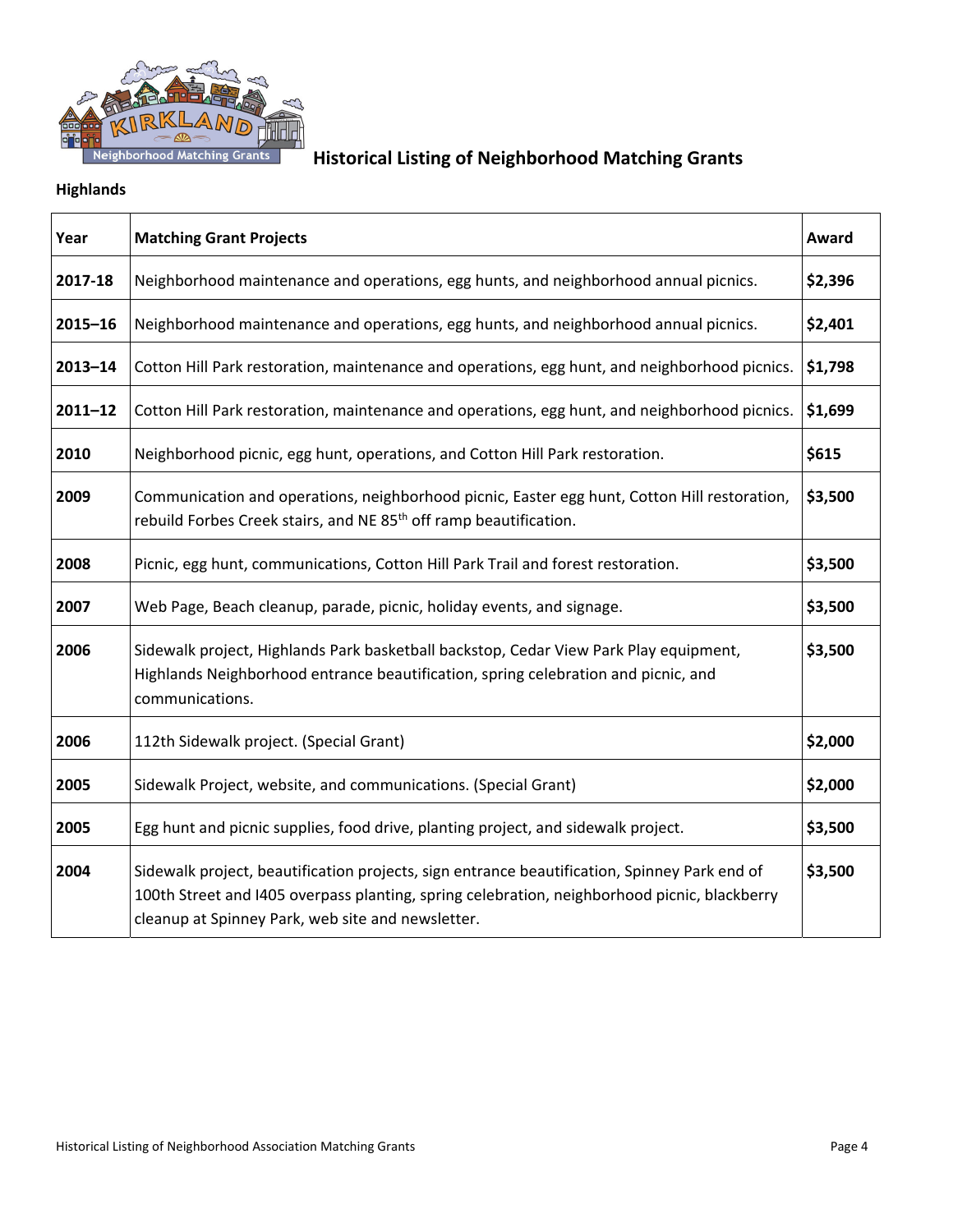

### **Juanita**

| Year        | <b>Matching Grant Projects</b>                                                                                                                                             | Award   |
|-------------|----------------------------------------------------------------------------------------------------------------------------------------------------------------------------|---------|
| 2017-18     | Neighborhood communications, community and park cleanups, interpretive signs,<br>neighborhood picnics, holiday decorations/lighting, and banner.                           | \$6,488 |
| $2015 - 16$ | Neighborhood communications, community and park cleanups, interpretive signs,<br>neighborhood picnics, holiday decorations/lighting, banner, and Welcome to Juanita event. | \$6,622 |
| $2013 - 14$ | 10x10 event tent, banner stands, communications, Garden Tour, historic signs picnics, holiday<br>lights.                                                                   | \$5,237 |
| $2011 - 12$ | Communications, Juanita Beach historical signs, CERT sponsorship, Edith Moulton Park<br>improvements, neighborhood picnic, and Christmas decorations.                      | \$6,588 |
| 2010        | Facility rental, neighborhood signs, Christmas ship refreshments, website, and Friday Market<br>volunteers.                                                                | \$338   |
| 2009        | Meeting space rental, July 4th parade, Christmas ship refreshments, neighborhood banners,<br>and Public Works outreach.                                                    | \$5,134 |
| 2007        | Web Page, Beach cleanup, parade, picnic, holiday events, and signage.                                                                                                      | \$7,000 |
| 2005        | July 4th parade, beach cleanup, web maintenance, holiday ship celebration, signage and<br>meeting material, meeting signs, and facility rental.                            | \$3,500 |
| 2004        | Newsletter and Picnic.                                                                                                                                                     | \$3,500 |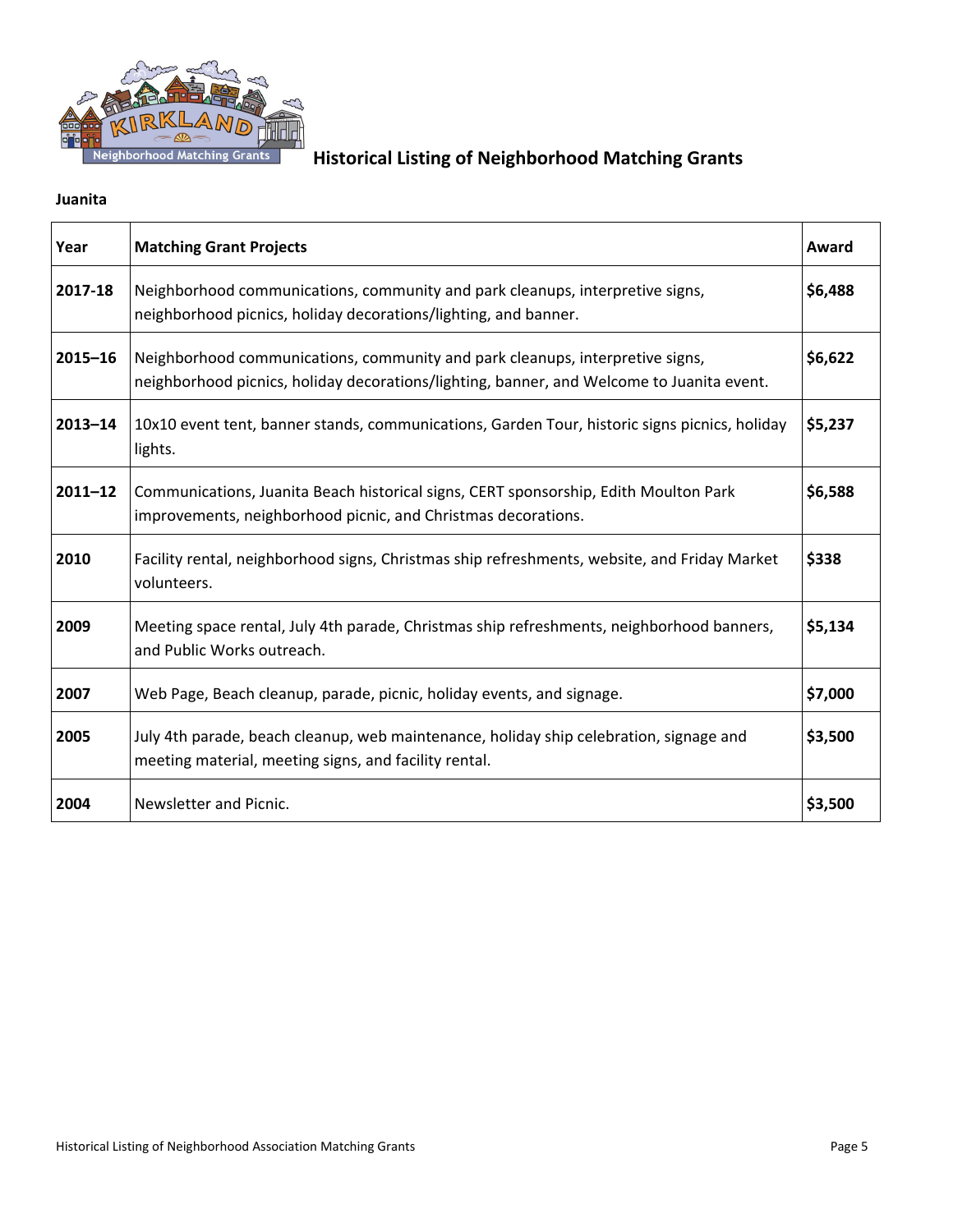

#### **Lakeview**

| Year        | <b>Matching Grant Projects</b>                                                                                                                            | Award   |
|-------------|-----------------------------------------------------------------------------------------------------------------------------------------------------------|---------|
| 2017-18     | No projects submitted.                                                                                                                                    | \$2,555 |
| $2015 - 16$ | No projects submitted.                                                                                                                                    | \$2,494 |
| $2013 - 14$ | No projects submitted.                                                                                                                                    | \$1,879 |
| $2011 - 12$ | No projects submitted.                                                                                                                                    | \$1,786 |
| 2010        | Hought-Down picnic, website, and nonprofit renewal.                                                                                                       | \$440   |
| 2008        | Mailings, web site development, Hought-Down picnic band, Kirkland Downtown on the Lake<br>flower donation, and work party at Yarrow Bay Wetlands project. | \$3,500 |
| 2004        | Band for picnic, neighborhood involvement project, maintenance of traffic island on 103rd<br>Avenue NE and neighborhood web site.                         | \$3,500 |

#### **Market**

| Year        | <b>Matching Grant Projects</b>                                                                                                  | Award   |
|-------------|---------------------------------------------------------------------------------------------------------------------------------|---------|
| 2017-18     | No projects submitted.                                                                                                          | \$2,210 |
| $2015 - 16$ | Summer picnics, communications and operations.                                                                                  | \$2,211 |
| $2013 - 14$ | Summer picnics.                                                                                                                 | \$1,649 |
| $2011 - 12$ | Summer picnics.                                                                                                                 | \$1,647 |
| 2010        | Summer picnic.                                                                                                                  | \$615   |
| 2009        | Administrative costs, website development, July $4^{th}$ parade, neighborhood picnic, Easter egg<br>hunt, and Halloween parade. | \$3,500 |
| 2004        | Publicity, parade, web site, and clean-up party.                                                                                | \$3,500 |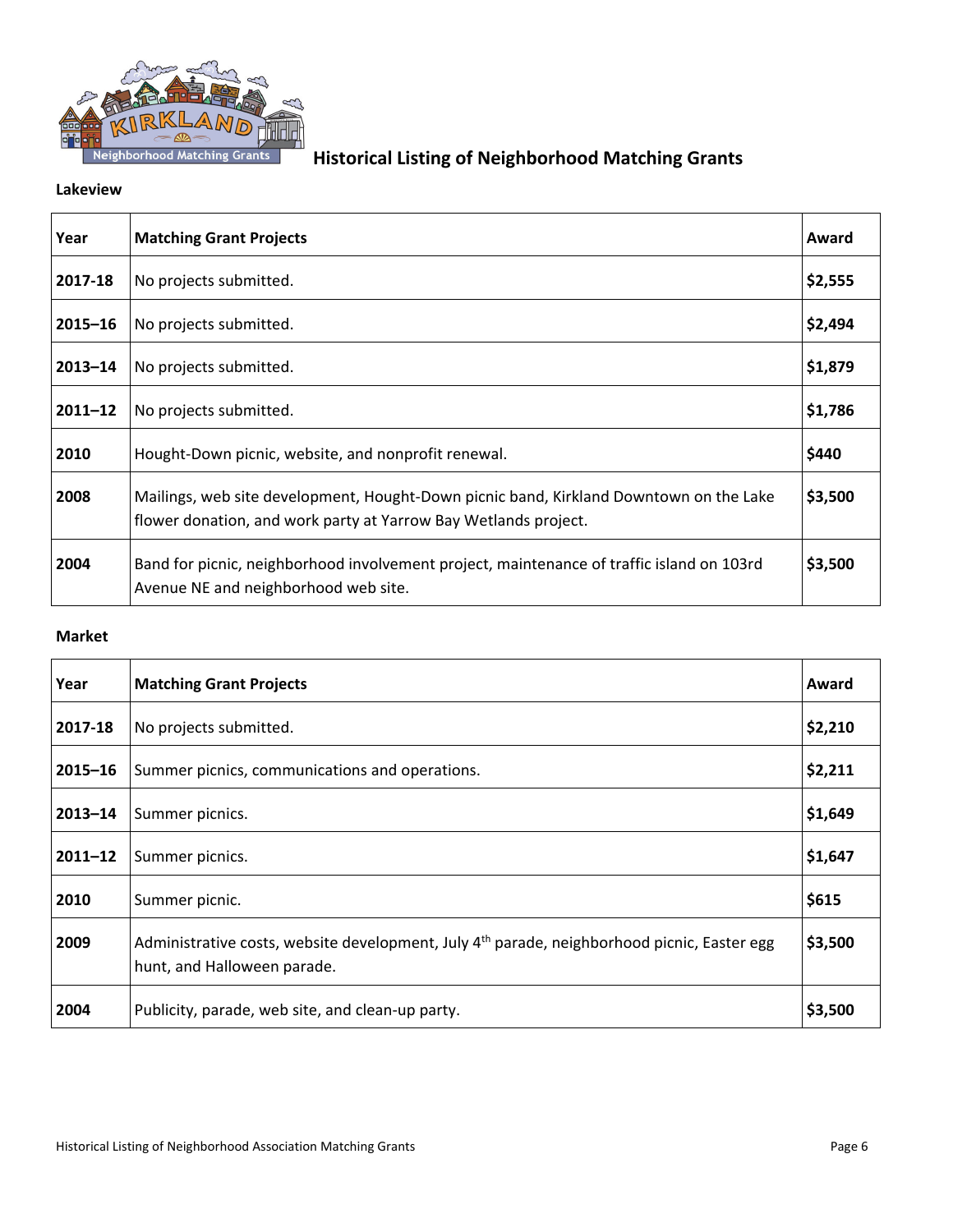

#### **Moss Bay**

| Year        | <b>Matching Grant Projects</b>                                                                                                    | Award   |
|-------------|-----------------------------------------------------------------------------------------------------------------------------------|---------|
| 2017-18     | No projects submitted.                                                                                                            | \$3,266 |
| $2015 - 16$ | No projects submitted.                                                                                                            | \$3,135 |
| $2013 - 14$ | No projects submitted.                                                                                                            | \$2,447 |
| $2011 - 12$ | No projects submitted.                                                                                                            | \$2,076 |
| 2005        | Support for Kirkland centennial activities.                                                                                       | \$3,500 |
| 2004        | Band for picnic, neighborhood involvement project, maintenance of traffic island on 103rd<br>Avenue NE and neighborhood web site. | \$207   |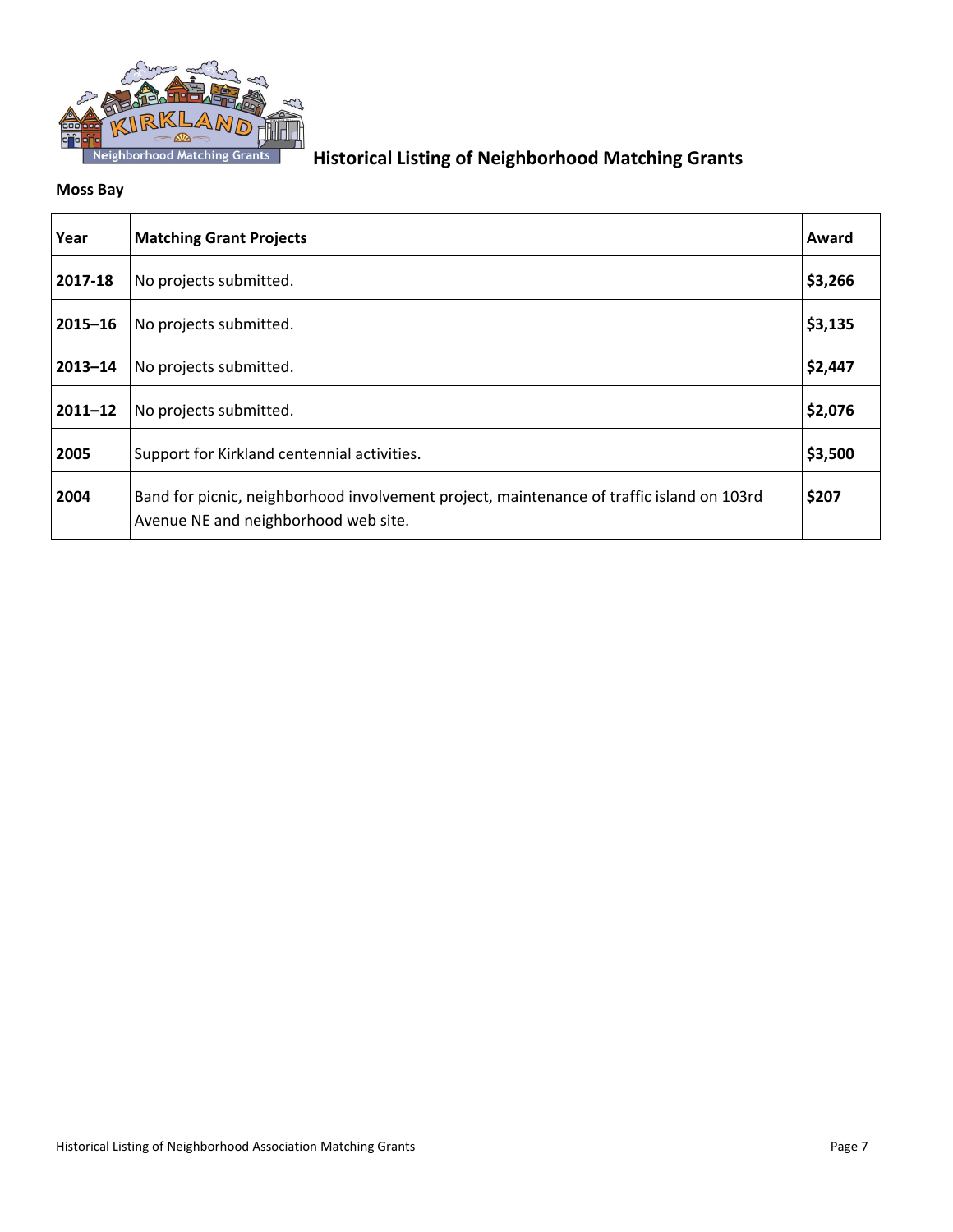

#### **Norkirk**

| Year        | <b>Matching Grant Projects</b>                                                       | Award   |
|-------------|--------------------------------------------------------------------------------------|---------|
| 2017-18     | Neighborhood picnics, communications and operations, "For Love of Kirkland" project. | \$2,793 |
| $2015 - 16$ | Neighborhood picnics, communications and operations, and traffic circle maintenance. | \$2,795 |
| $2013 - 14$ | Summer picnics, neighborhood mailer, traffic circles.                                | \$2,130 |
| $2011 - 12$ | Summer picnics, neighborhood communications.                                         | \$1,962 |
| 2010        | Communications and operations.                                                       | \$529   |
| 2009        | Neighborhood picnic, communications, landscaping, and neighborhood yard sale         | \$3,500 |
| 2008        | Annual picnic, communications, landscaping, and yard sale.                           | \$3,500 |
| 2007        | Annual picnic, communications, and landscaping.                                      | \$3,500 |
| 2006        | Annual picnic and communications.                                                    | \$3,500 |
| 2005        | Landscaping, neighborhood picnic, banner, communication, and State license.          | \$3,500 |
| 2005        | Communication and neighborhood picnic. (Special Grant)                               | \$2,000 |
| 2004        | Landscaping, communication, administration, picnic and neighborhood meetings.        | \$3,500 |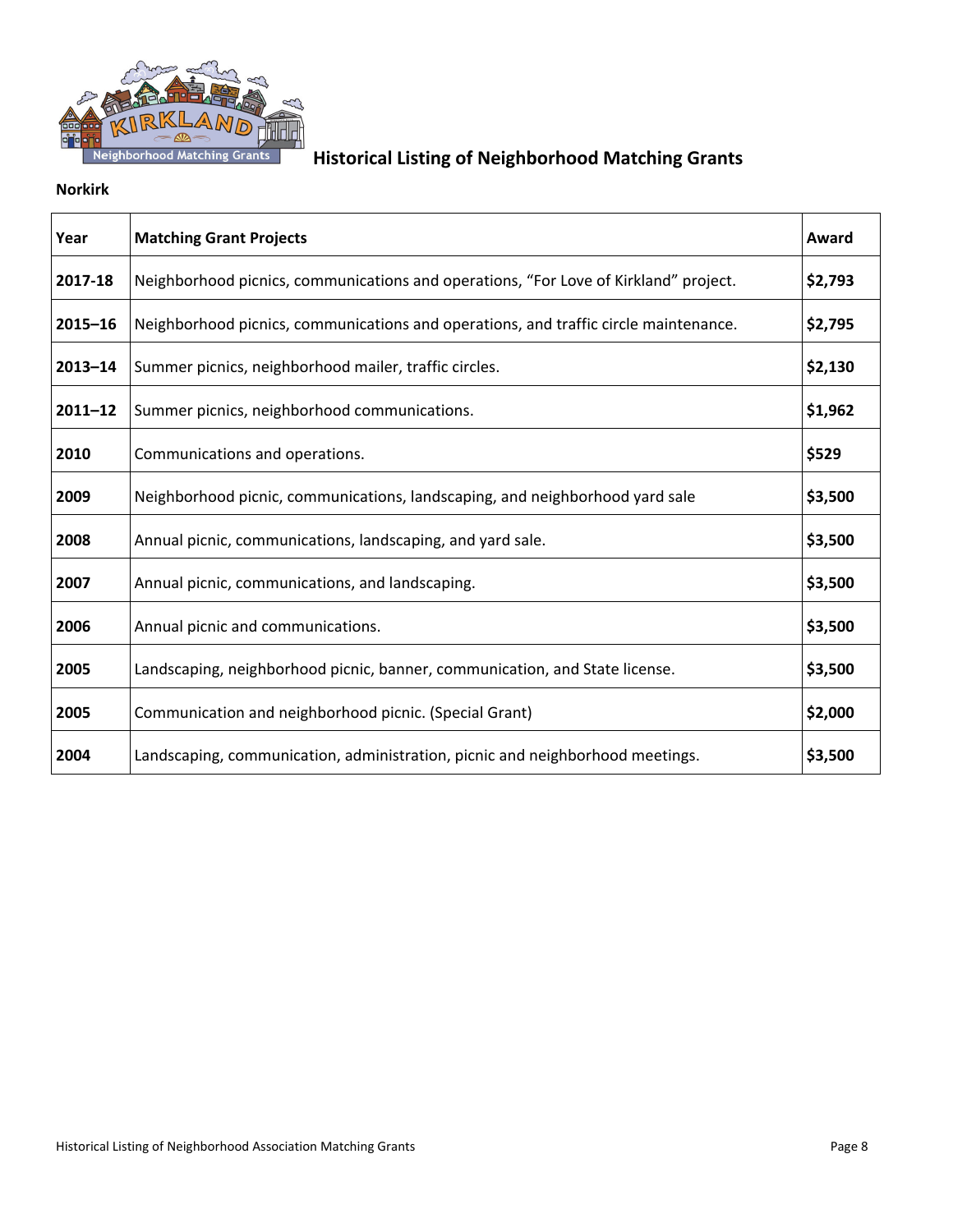

#### **North Rose Hill**

| Year        | <b>Matching Grant Projects</b>                                                                                                                         | Award   |
|-------------|--------------------------------------------------------------------------------------------------------------------------------------------------------|---------|
| 2017-18     | Communications and operations, neighborhood picnics, July 4th parade, neighborhood<br>maintenance, community engagement, and education and leadership. | \$3,785 |
| $2015 - 16$ | Communications and operations, neighborhood picnics, July 4th parade, neighborhood<br>maintenance, and education and leadership.                       | \$3,774 |
| $2013 - 14$ | Communications and operations, neighborhood picnics, July 4th parade, neighborhood<br>maintenance, and education and leadership.                       | \$2,913 |
| $2011 - 12$ | Communications and operations, neighborhood picnics, July 4th parade, neighborhood<br>maintenance, and Forbes Lake monitoring.                         | \$2,510 |
| 2010        | Communications and operations, neighborhood picnic, July 4th parade, and Forbes Lake<br>monitoring.                                                    | \$615   |
| 2009        | Communications, neighborhood picnic, landscape maintenance, July 4th parade, education and \\$3,500<br>outreach.                                       |         |
| 2008        | Communications, picnic, neighborhood maintenance, July 4th parade, education and outreach.                                                             | \$3,500 |
| 2007        | Communications, picnic, neighborhood maintenance, July 4th parade, education, and<br>outreach.                                                         | \$3,500 |
| 2006        | Communications, picnic, Mark Twain School clean up, Forbes Lake Stewardship, and July 4th<br>Parade.                                                   | \$3,500 |
| 2005        | Picnic, meeting notices, Forbes Lake Stewardship Program, and Mark Twain School clean up.                                                              | \$3,500 |
| 2005        | Neighborhood tool lending library. (Special Grant)                                                                                                     | \$1,500 |
| 2004        | Communications, July 4th parade, picnic, welcome packet, bi-annual survey and park/street<br>maintenance projects.                                     | \$3,500 |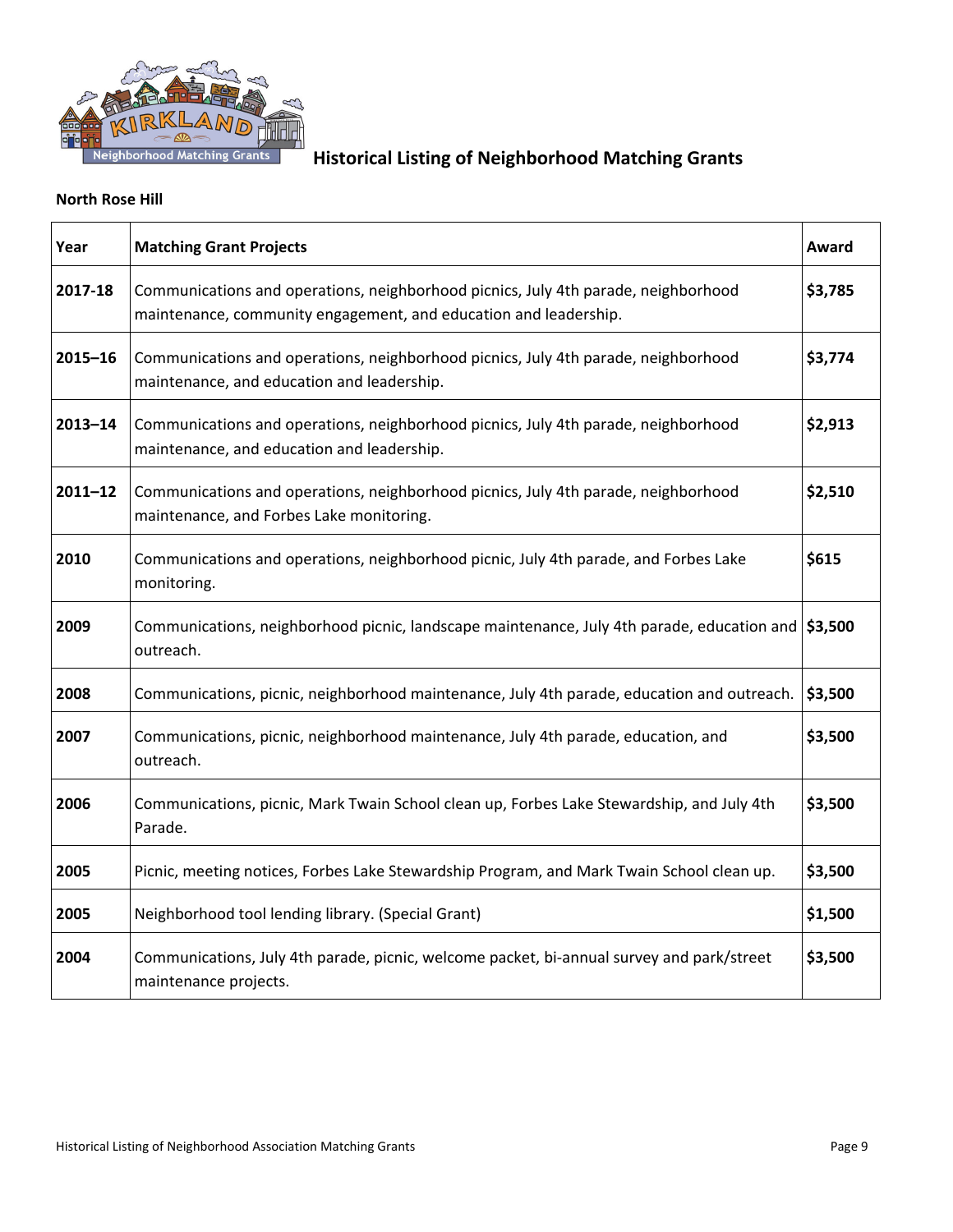

### **South Rose Hill/Bridle Trails**

| Year        | <b>Matching Grant Projects</b>                                                                                                                                                          | Award   |
|-------------|-----------------------------------------------------------------------------------------------------------------------------------------------------------------------------------------|---------|
| 2017-18     | Bridle Trails Foundation Party in the Park, neighborhood sign plantings, communications and<br>administration, speed watch, collaborative art projects, outreach programs.              | \$3,245 |
| $2015 - 16$ | Bridle Trails Foundation Party in the Park, neighborhood sign plantings, communications and<br>administration, neighborhood parks.                                                      | \$3,203 |
| $2013 - 14$ | Bridle Trails Foundation Party in the Park, neighborhood sign plantings, communications and<br>administration, neighborhood parks.                                                      | \$2,449 |
| $2011 - 12$ | Neighborhood picnics, Bridle Trails Foundation Party in the Park, neighborhood sign plantings,<br>Green Kirkland volunteerism, communications and administration.                       | \$3,460 |
| 2010        | Neighborhood picnic, general administrative, neighborhood sign plantings, Bridle Trails<br>Foundation Party in the Park, park clean-up and maintenance.                                 | \$1,015 |
| 2009        | Neighborhood picnic, mailings, private mailbox, website, meet-up site, neighborhood sign<br>plantings, Bridle Trails State Park Foundation sponsorship, and neighborhood park projects. | \$6,650 |
| 2008        | Mailings, picnic, Bridle Trails State Park Foundation sponsorship, street banner, website and<br>private mailbox.                                                                       | \$3,500 |
| 2007        | Mailings, picnic, web site and private mailbox.                                                                                                                                         | \$3,500 |
| 2006        | Mailings and website. (Special Grant)                                                                                                                                                   | \$2,000 |
| 2006        | Communications, picnic, landscaping around neighborhood signs, website, private mailbox,<br>and Bridle Trails Park Foundation sponsorship.                                              | \$3,500 |
| 2005        | Mailings, website hosting and maintenance, mailbox, picnic, Bridle Trails Park Foundation<br>sponsorship, and nonprofit filing with the State.                                          | \$3,500 |
| 2005        | Mailings and website. (Special Grant)                                                                                                                                                   | \$2,000 |
| 2004        | Web site maintenance, picnic, mailings to residents, and private mail box.                                                                                                              | \$3,500 |